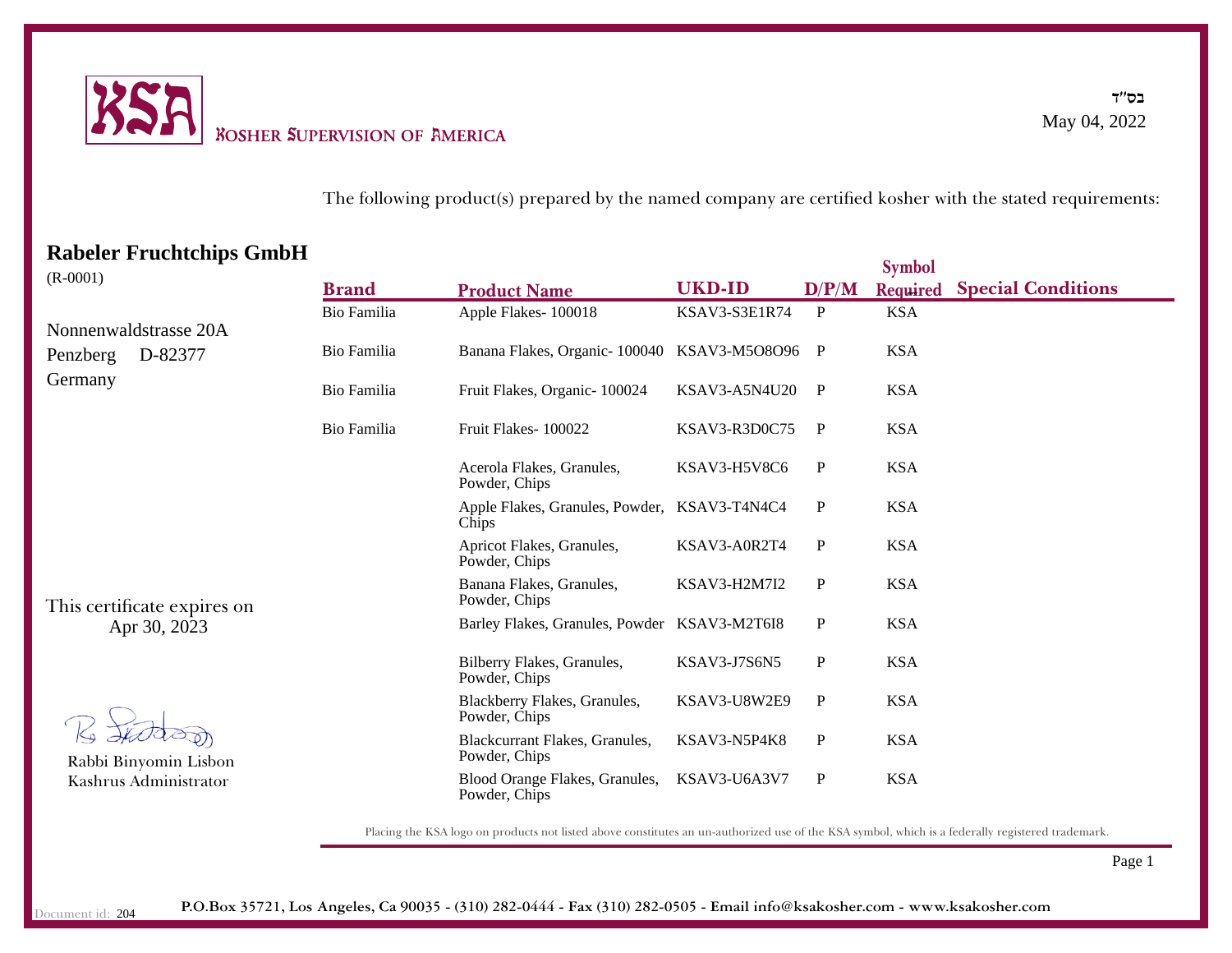

#### The following product(s) prepared by the named company are certified kosher with the stated requirements:

### **Rabeler Fruchtchips GmbH**

|                                              |              |                                                        |               |              | <b>Symbol</b> |                           |
|----------------------------------------------|--------------|--------------------------------------------------------|---------------|--------------|---------------|---------------------------|
| $(R - 0001)$                                 | <b>Brand</b> | <b>Product Name</b>                                    | <b>UKD-ID</b> | D/P/M        | Required      | <b>Special Conditions</b> |
| Nonnenwaldstrasse 20A<br>D-82377<br>Penzberg |              | Buckwheat Flakes, Granules,<br>Powder, Chips           | KSAV3-S6N3R9  | P            | <b>KSA</b>    |                           |
|                                              |              | Carrot Flakes, Granules, Powder, KSAV3-R5B7D2<br>Chips |               | $\mathbf{P}$ | <b>KSA</b>    |                           |
| Germany                                      |              | Cocoa Pulp Flakes, Granules,<br>Powder                 | KSAV3-M2E8I43 | P            | <b>KSA</b>    |                           |
|                                              |              | Corn Flakes, Granules, Powder,<br>Chips                | KSAV3-Y6D8T5  | P            | <b>KSA</b>    |                           |
|                                              |              | Cranberry Flakes, Granules,<br>Powder, Chips           | KSAV3-W0G4I2  | ${\bf P}$    | <b>KSA</b>    |                           |
|                                              |              | Elderberry Flakes, Granules,<br>Powder, Chips          | KSAV3-I8N8M2  | $\mathbf{P}$ | <b>KSA</b>    |                           |
|                                              |              | Erythritol                                             | KSAV3-W8V6E62 | $\mathbf{P}$ | <b>KSA</b>    |                           |
| This certificate expires on<br>Apr 30, 2023  |              | <b>Erythritol Powder</b>                               | KSAV3-F4D6C36 | P            | <b>KSA</b>    |                           |
|                                              |              | Grapefruit Flakes, Granules,<br>Powder, Chips          | KSAV3-X7U8Z8  | $\mathbf{P}$ | <b>KSA</b>    |                           |
|                                              |              | Jerusalem Artichoke<br>Flakes, Granule, Pwd, Chips     | KSAV3-W7W8C7  | $\mathbf{P}$ | <b>KSA</b>    |                           |
| Rabbi Binyomin Lisbon                        |              | Lemon Flakes, Granules,<br>Powder, Chips               | KSAV3-N8U5V6  | $\mathbf{P}$ | <b>KSA</b>    |                           |
|                                              |              | Lignonberry Flakes, Granules,<br>Powder, Chips         | KSAV3-U3J5J1  | $\mathbf P$  | <b>KSA</b>    |                           |

Placing the KSA logo on products not listed above constitutes an un-authorized use of the KSA symbol, which is a federally registered trademark.

Page 2

Kashrus Administrator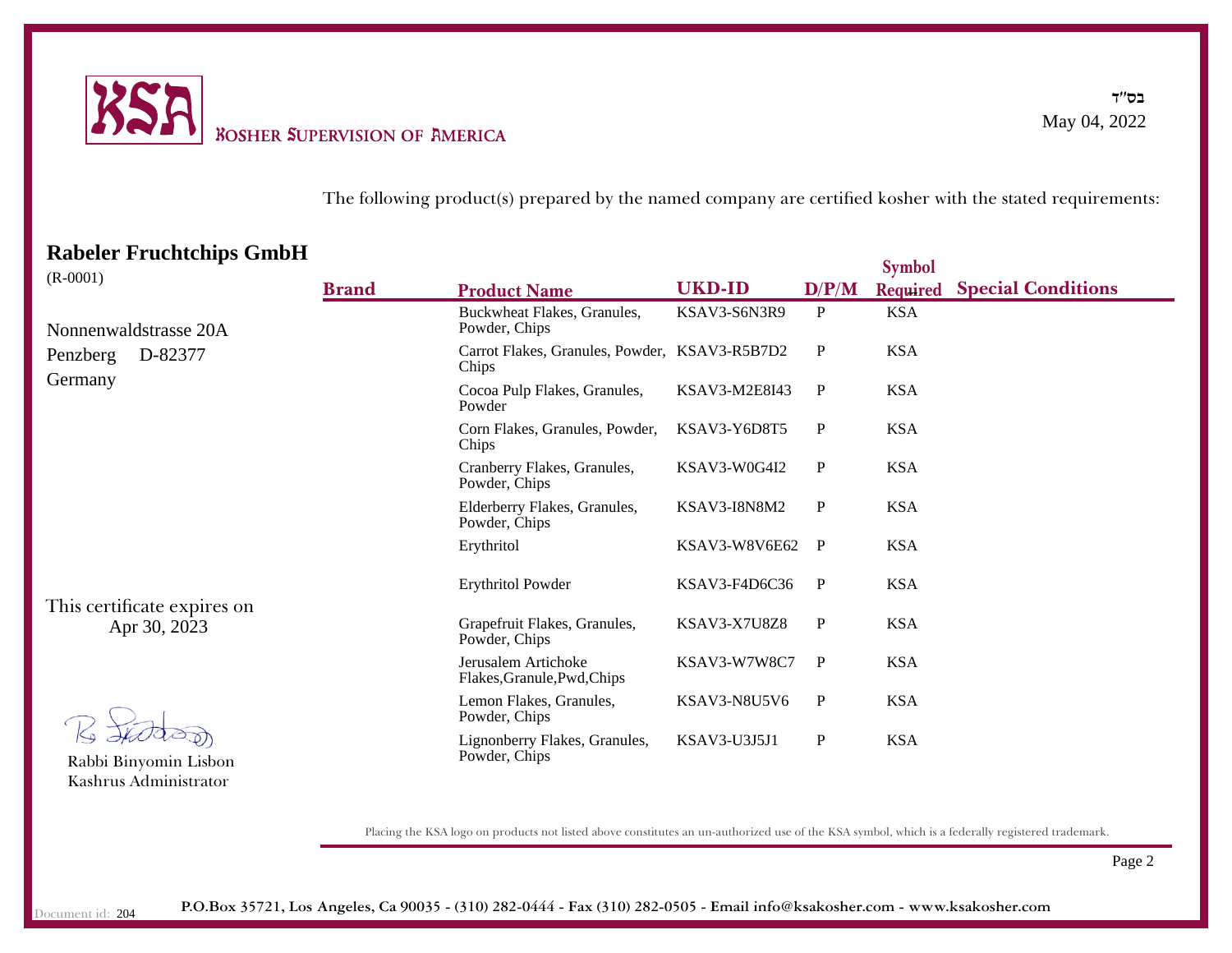

#### The following product(s) prepared by the named company are certified kosher with the stated requirements:

### **Rabeler Fruchtchips GmbH**

|                                              |              |                                                                         |                      |             | <b>Symbol</b> |                           |
|----------------------------------------------|--------------|-------------------------------------------------------------------------|----------------------|-------------|---------------|---------------------------|
| $(R - 0001)$                                 | <b>Brand</b> | <b>Product Name</b>                                                     | <b>UKD-ID</b>        | D/P/M       | Required      | <b>Special Conditions</b> |
| Nonnenwaldstrasse 20A<br>D-82377<br>Penzberg |              | Lime Flakes, Granules, Powder,<br>Chips                                 | KSAV3-W2F1K8         | P           | <b>KSA</b>    |                           |
|                                              |              | Mango Flakes, Granules,<br>Powder, Chips                                | KSAV3-U1K1U7         | P           | <b>KSA</b>    |                           |
| Germany                                      |              | Morello Cherry Flakes, Granules, KSAV3-S3D7K3<br>Powder, Chips          |                      | $\mathbf P$ | <b>KSA</b>    |                           |
|                                              |              | Orange Flakes, Granules,<br>Powder, Chips                               | <b>KSAV3-U8U2V8</b>  | P           | <b>KSA</b>    |                           |
|                                              |              | Organic Agave Syrup Flakes,<br>Granules, Powder                         | <b>KSAV3-L4I6E27</b> | P           | <b>KSA</b>    |                           |
|                                              |              | Organic Coconut Blossom Syrup KSAV3-O6Q8J63<br>Flakes, Granules, Powder |                      | P           | <b>KSA</b>    |                           |
| This certificate expires on<br>Apr 30, 2023  |              | Organic Honey Flakes, Granules, KSAV3-F4Q5K89<br>Powder                 |                      | P           | <b>KSA</b>    |                           |
|                                              |              | Papaya Flakes, Granules,<br>Powder, Chips                               | KSAV3-E7U5U9         | P           | <b>KSA</b>    |                           |
|                                              |              | Passionfruit Flakes, Granules,<br>Powder, Chips                         | <b>KSAV3-S7W1I7</b>  | $\mathbf P$ | <b>KSA</b>    |                           |
|                                              |              | Peach Flakes, Granules, Powder, KSAV3-E6H5O2<br>Chips                   |                      | $\mathbf P$ | <b>KSA</b>    |                           |
| Rabbi Binyomin Lisbon                        |              | Pear Flakes, Granules, Powder,<br>Chips                                 | KSAV3-P2F7A1         | ${\bf P}$   | <b>KSA</b>    |                           |
|                                              |              | Pineapple Flakes, Granules,<br>Powder, Chips                            | KSAV3-F3V2L1         | $\mathbf P$ | <b>KSA</b>    |                           |

Placing the KSA logo on products not listed above constitutes an un-authorized use of the KSA symbol, which is a federally registered trademark.

Page 3

Kashrus Administrator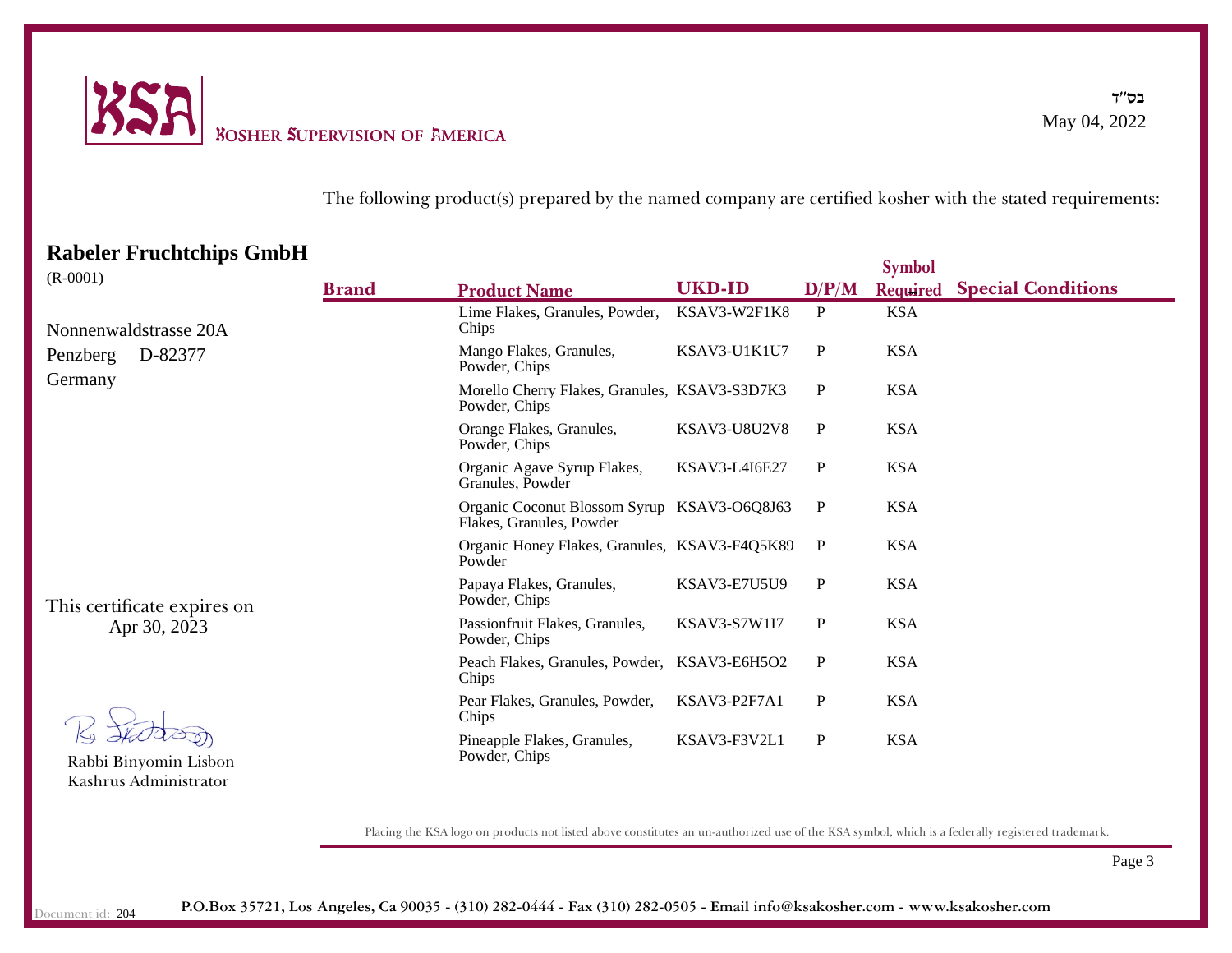

#### The following product(s) prepared by the named company are certified kosher with the stated requirements:

### **Rabeler Fruchtchips GmbH**

|                                              |              |                                                |               |              | <b>Symbol</b>   |                           |
|----------------------------------------------|--------------|------------------------------------------------|---------------|--------------|-----------------|---------------------------|
| $(R - 0001)$                                 | <b>Brand</b> | <b>Product Name</b>                            | <b>UKD-ID</b> | D/P/M        | <b>Required</b> | <b>Special Conditions</b> |
| Nonnenwaldstrasse 20A<br>D-82377<br>Penzberg |              | Plum Flakes, Granules, Powder,<br>Chips        | KSAV3-K7W3Z9  | P            | <b>KSA</b>      |                           |
|                                              |              | Pomegranate Flakes, Granules,<br>Powder, Chips | KSAV3-N0F0Y2  | $\mathbf{P}$ | <b>KSA</b>      |                           |
| Germany                                      |              | Pumpkin Flakes, Organic                        | KSAV3-F0W7E41 | $\mathbf{P}$ | <b>KSA</b>      |                           |
|                                              |              | Purple Carrot Flakes, Granule,<br>Powder       | KSAV3-K2E1G58 | P            | <b>KSA</b>      |                           |
|                                              |              | Quinoa Flakes, Granules,<br>Powder, Chips      | KSAV3-Q6H5C9  | $\mathbf P$  | <b>KSA</b>      |                           |
|                                              |              | Raspberry Flakes, Granules,<br>Powder, Chips   | KSAV3-E2D6P1  | $\mathbf{P}$ | <b>KSA</b>      |                           |
| This certificate expires on<br>Apr 30, 2023  |              | Red Currant Flakes, Granules,<br>Powder, Chips | KSAV3-F3P2J8  | $\mathbf{P}$ | <b>KSA</b>      |                           |
|                                              |              | Rice Flakes, Granules, Powder,<br>Chips        | KSAV3-T4G4K2  | $\mathbf{P}$ | <b>KSA</b>      |                           |
|                                              |              | Rose Hip Flakes, Granules,<br>Powder, Chips    | KSAV3-U5Y0U5  | P            | <b>KSA</b>      |                           |
|                                              |              | Rye Flakes, Granules, Powder                   | KSAV3-K1G2C7  | $\mathbf{P}$ | <b>KSA</b>      |                           |
| Rabbi Binyomin Lisbon                        |              | Sea Buckthorn                                  | KSAV3-Q7C3H8  | P            | <b>KSA</b>      |                           |
|                                              |              | Strawberry Flakes, Granules,<br>Powder, Chips  | KSAV3-E1F2G4  | $\mathbf{P}$ | <b>KSA</b>      |                           |

Placing the KSA logo on products not listed above constitutes an un-authorized use of the KSA symbol, which is a federally registered trademark.

Page 4

Kashrus Administrator